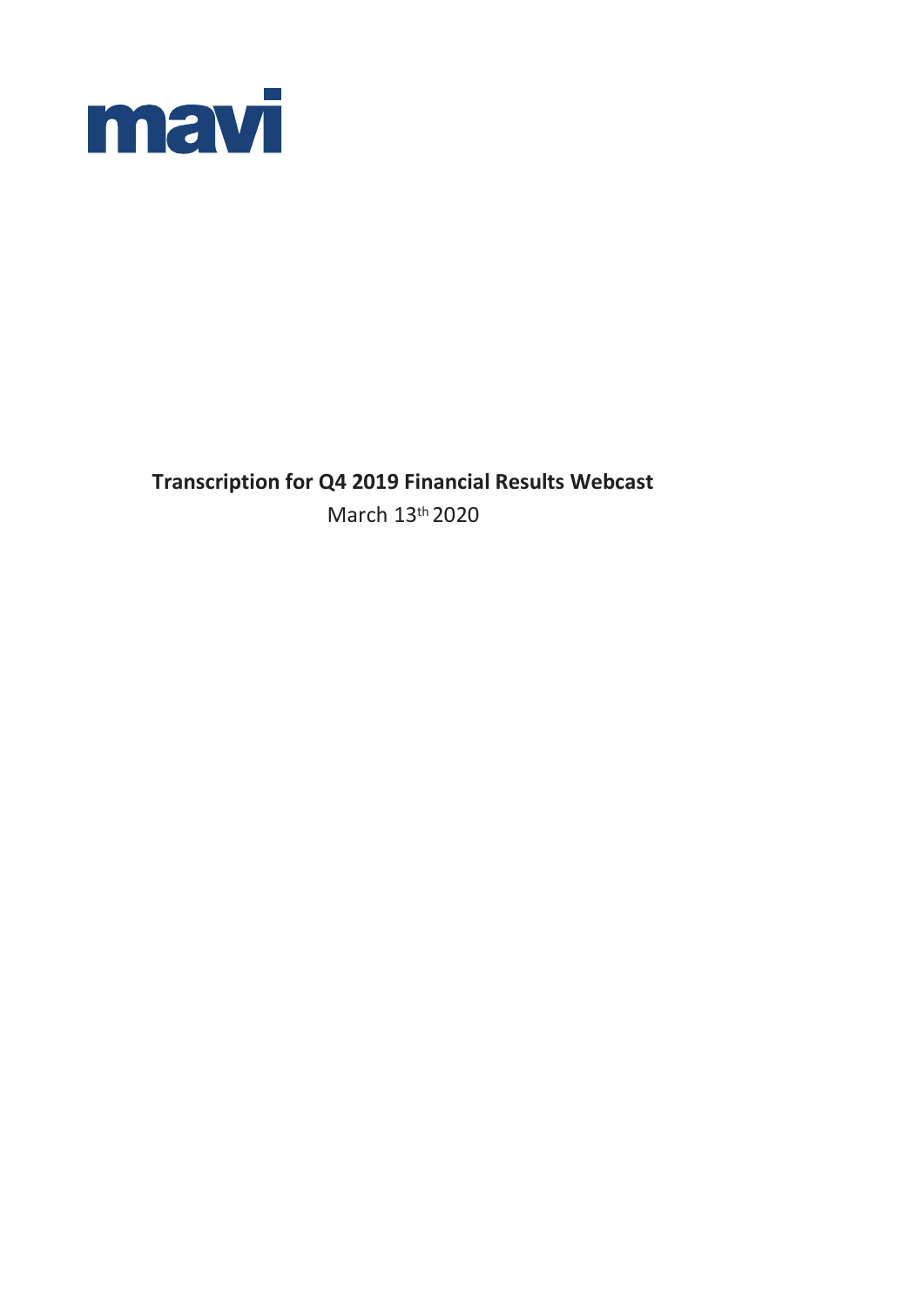

# **Corporate Participant**

### **Cüneyt Yavuz**

Mavi – CEO

## **Presentation**

### **Operator**

Welcome to Mavi Fourth Quarter 2019 webcast conference call. I will now hand over to your host, Cüneyt Yavuz, CEO. Sir, please go ahead.

### **Cüneyt Yavuz**

Thank you. Hello everyone, welcome to our conference call regarding the financial results for the last quarter and full year of 2019. I will be taking you through our operational and financial results for the period, and will provide insights on the current trading environment. In today's call, I will also share with you our management guidance for 2020. I have already received some of your questions and, as always, will try to address them throughout the presentation. Should you have any further questions, I will be happy to answer them at the end of our call.

Before going into the key highlights for the period, I would like to start off by thanking all of my team across the markets for delivering such solid results in a very challenging year. I'm proud of our continued performance and I believe this is to be a testament to Mavi's strong brand identity, best in class consumer communication execution, and uncompromising passion for quality.

We are happy to report that in 2019, despite a very high base, our Turkey retail business remained robust with above 20% like-for-like growth, with positive transaction figures and increasing sales volumes. As a culmination of all our efforts, Mavi exceeded attracting 1 million new customers in Turkey for the third year in a row, showcasing the strength and resilience of Mavi as the jeans brand of Turkey. Continued investment in digital channels also played an important role in delivering our sustainable profitable growth rates.

I am confident that Mavi's emerging digital business is on a solid path to maintain many years of solid top and bottom line growth.

Now, let's move onto slide two with our key highlights. As always, throughout this presentation, I will be sharing the results without the IFRS 16 impact to provide a more meaningful comparison with the previous year. You may find the full IFRS 16 impacts in detail in the appendix of our presentation.

In 2019, our consolidated revenue grew by 21.7% to TL 2.863 billion. Nominal EBITDA grew by 9% to TL 401 million, resulting in a 14.0 EBITDA margin. Net profit grew 33% and reached TL 134 million. We opened 20 stores and closed six stores in 2019, resulting in 14 net additions, and as of end January, we have 314 own-operated stores in Turkey, and a total of 440 monobrand stores globally, including in franchises. Mavi Turkey retail businesses delivered like-for-like revenue growth of 20.9% in the financial year 2019. As a loved and trusted brand, we acquired 1.2 million new customers, exceeding our target of 1 million for the third year. We now have 5.8 million active loyalty cardholders.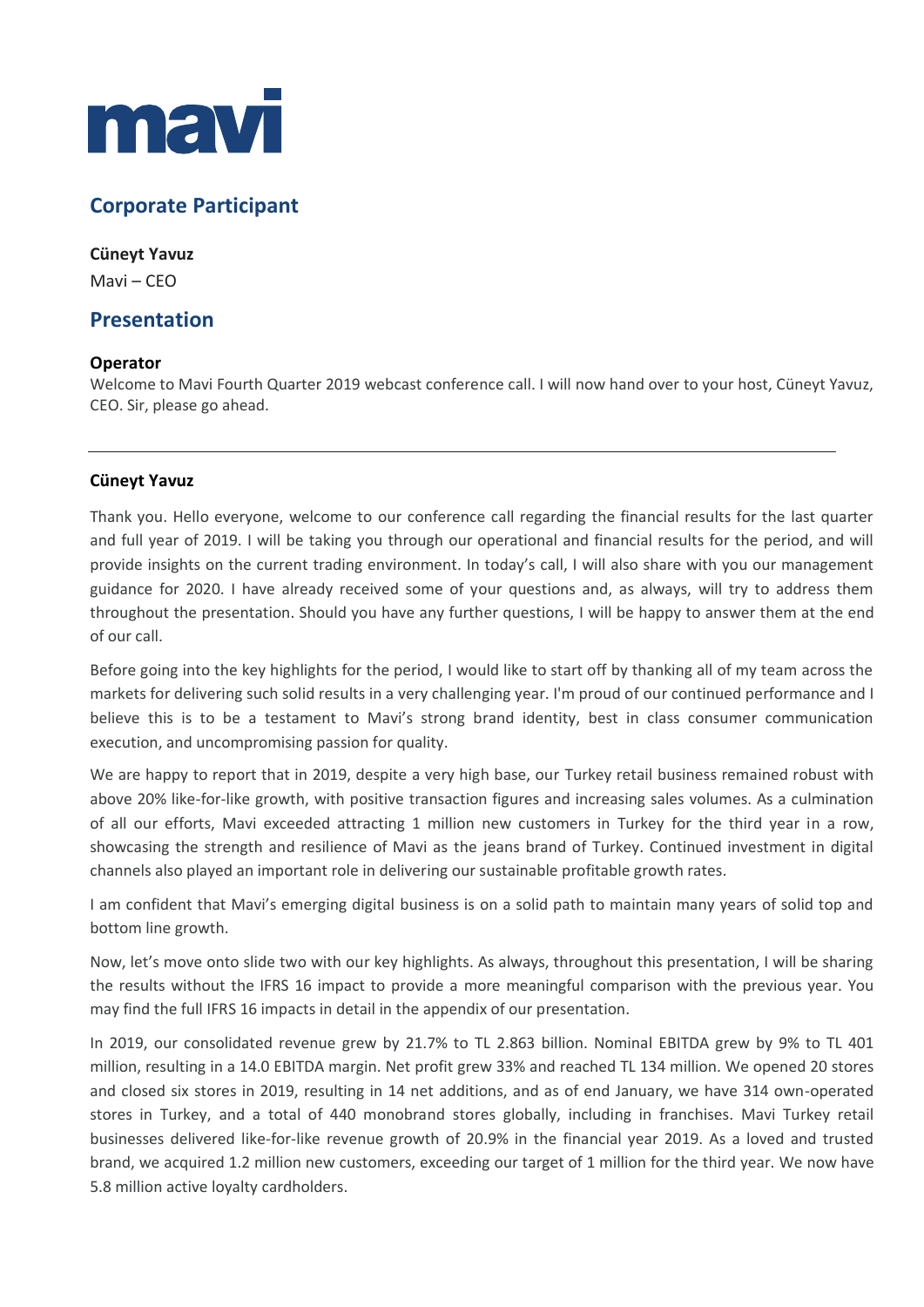

Moving onto slide three. With 24% growth in the last quarter, consolidated global revenue grew by 21.7%, reaching TL 2 billion 863 million. 66% of our revenue was in retail, 29% in wholesale, and 5% in ecommerce. We continued to see the positive results of our focus on our global online business. We delivered a solid 86% growth in the sales generated from [www.mavi.com](http://www.mavi.com/) and marketplace in 2019. Sales in Turkey showed a very strong performance with 27% growth in the last quarter, bringing the full year growth to 23% with a healthy 24% growth in retail, the main driver of our domestic business. We are very happy with our ecommerce business in Turkey that grew by 89% in 2019.

The transition of our franchised stores into retail and the wholesale ecommerce moving towards marketplace plays a significant role in the lower rate of growth for Turkey wholesale channel, which grew 13% this year. Given the closing down of retail stores in Europe, along with the currency impact reversing in the third quarter, there has been a downside on the international sales contribution in 2019, resulting in 14% growth for the full year. The strategic focus on global ecommerce operations is paying back. Our international ecommerce sales grew strong at 83% in 2019.

Moving onto slide four, let us focus on Turkey retail business. We opened 20 new stores and closed six stores, totaling net 14 additions this year. Additionally, 11 stores went through expansion. As of end January, we have 314 own-operated stores totaling 156,000 square meters of selling space in Turkey, with an average store size of 498 square meters. Turkey retail revenue growth of 24% was mainly driven by like-for-like growth, which constituted 92% of our domestic retail revenue in 2019.

Now, to elaborate further on our like-for-like performance, let's move onto page five. Despite a very challenging start of the year, where we witnessed negative transaction growth figures in the first quarter, consumer demand and traffic has been in a continuously improving trend throughout the year of 2019. Supported by the positive impacts of lower inflation and interest rates on consumer sentiment, our like-for-like growth stood at 21.9% in Q4. As expected, we have started witnessing a move towards a more balanced and healthy composition with 15% basket growth and 6% transaction growth.

All in all, exceeding our targets for 2019, full year like-for-like revenue growth is up 20.9%, driven mainly by basket and a slightly positive transaction growth. It is worth noting that this basket growth has been in line with the competition, and we continue to maintain our price positioning in the Turkish apparel market, as per our strategy.

Going into 2020, we expect this strong performance and the normalization of like-for-like composition to continue. I'm happy to report that in the first 40 days of the first quarter of 2020, like-for-like is up 21.6%, with 12.2% transaction growth and 8.4% basket growth.

Now, let's take a closer look at our category-based performance on slide six. Our denim category continued to be our best performer in terms of positive sales volumes, and grew 24% in value in 2019. Denim now constitutes 44% of our Turkey retail net sales. The lifestyle categories, in total, grew 25%, with knits category growing 29%, shirts 17, jackets 27, and accessories 18% in the reported period.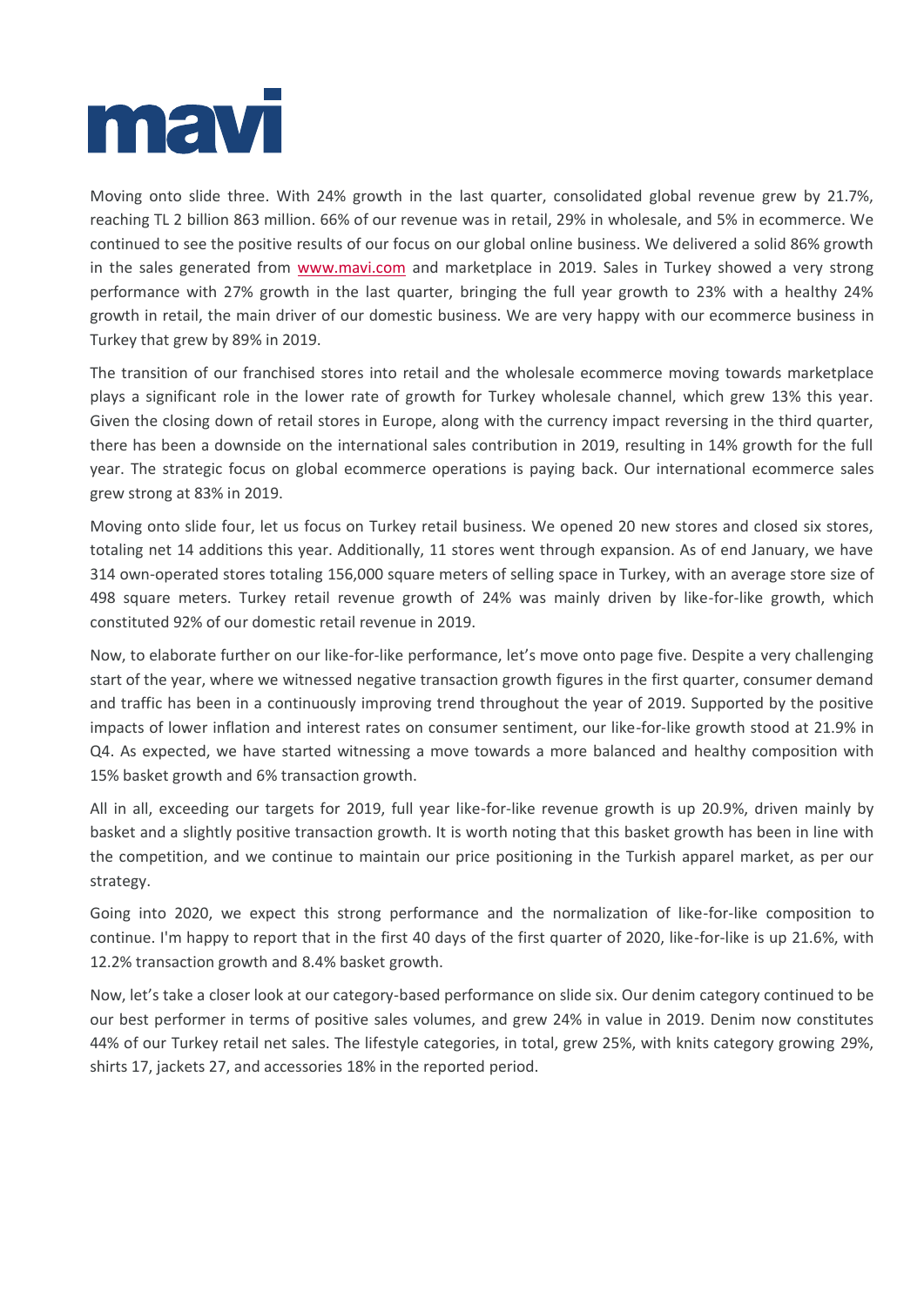

On slide seven, we again highlight our online growth performance, as this channel now has a significant and growing share in our total sales. In addition to our direct-to-consumer sales covering [mavi.com](http://www.mavi.com/) and marketplace, which constitutes 5.1% of our total sales in 2019, our customers can also buy Mavi products through third-party digital platforms to which we wholesale. Including the wholesale ecommerce, our total online sales grew 46%, and reached TL 238 million globally, constituting 8.3% of our total revenue. As you know, we are placing a great deal of effort on our ecommerce business in order to grow our presence and to improve customers' online experience. We are continuously adding new features and benefits for our shoppers on our own [mavi.com](http://www.mavi.com/) website, while also improving our availability on third-party platforms. In return, the share of online increase to 3.8% in Turkey, and to almost 30% in international sales.

Let's move on to review our margin performance on slide eight. As you know, we guided for continuous improvement in margins and have been able to deliver beyond our commitments against all the challenging externalities in the previous years. It is important to note that 2019 was a year in which managing externalities while focusing on operational efficiency has been our main priority. Significant increases in the cost of goods led to pressures on gross margin, and resulted with 220 bps contraction in the full year 2019. We are continuously focusing on improving our OpEx management in order to offset product cost pressures. Overall, in 2019, we have managed to gain back 60 basis points of margin in improving our OpEx/sales ratio. As a result, our IFRS 16 EBITDA realized at TL 101 million in 2019, with 14% EBITDA margin, which is 160 basis points lower than the same period last year.

With the absence of the one-off hedging losses of last year and improved financing costs, our net profit improved by 33% to reach TL 134 million ex-IFRS 16 in 2019. Including the IFRS 16 adjustment, EBITDA is TL 644 million, and net income stands at TL 108 million in 2019.

I would like to move onto page nine to take you through our working capital progress. Given the volatile consumer sentiment, we have further increased our focus on inventory management this year. As a result of our efforts to improve our speed-to-shelf, responsive and efficient open-to-buy management, and effective supply chain planning, inventory level as a percentage of revenue has improved significantly. Consequently, our working capital as a percentage of revenue declined from 5.5% to 5.0%, as at the end of January 2020. In financial year 2019, we have generated TL 362 million of operating cash flow, resulting in a cash conversion of 90%.

Let's now move onto the next slide, slide 10. Opening gross 20 stores and expanding 11 stores in 2019, we have spent TL 100 million of CapEx, resulting with CapEx/sales ratio of 3.5%, within our guided target of less than 4% of revenue target. Following the improvement in cash generation, our net debt level declined by 92% to TL 9 million as of the end of January 2020. This implies a leverage multiple of 0.02 times of EBITDA, which is very close to our aspiration of being a net cash company.

Looking into the currency composition of our debt. 29% of total consolidated debt belongs to subsidiaries who all borrow in their respective local currencies. As of end January, only 13% of debt is in foreign currency and is totally covered with foreign currency assets and receivables from subsidiaries.

Moving onto slide 11, lets me share with you our full year expectations for 2020. We set out to build a budget for 2020 to be another strong growth year, with the cost pressures easing and consumer sentiment economically improving. We are building our plans on the opportunities this year holds, but at the same time being prepared to remain agile and responsive to the consumer trends and current externalities.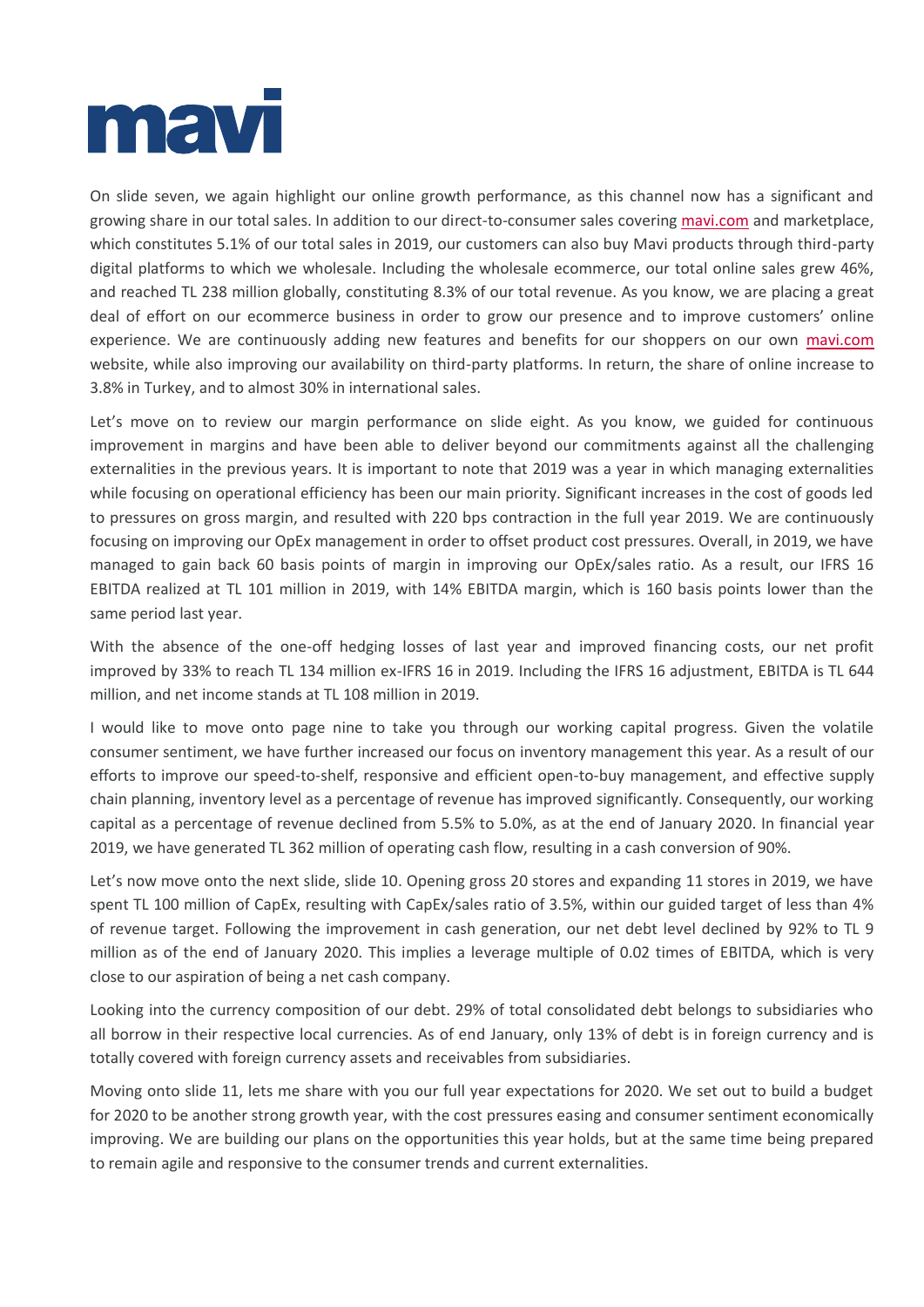

For the financial year 2020, we are targeting 23% consolidated sales growth, with a plus and minus 2% deviation margin. We expect both Turkey and international businesses to contribute to this growth.

In our Turkey retail business, we target 18% of like-for-like sales growth, again leaving a plus and minus 1% deviation margin, along with similar square meter growth plans like 2019, which is 15 net new store openings and 10 expansions of store square meters.

We guide for an EBITDA margin, excluding IFRS 16, of 14% and including IFRS 16 of 22%, with a deviation margin of plus and minus 50 bps. This expectation includes the impact of lower interest rate estimates in 2020, which result in a lower contribution of "interest on purchases" item to EBITDA.

Building on the abovementioned growth and profitability targets, we expect to be at a net cash position by the end of 2020, excluding the IFRS 16 adjustments. We expect our CapEx spending to be below 4% of total sales. Close to 35% this CapEx will be invested behind IT, ecommerce and [SQ] investments, and 65% in retail.

With this final note, now, I'm happy to take any questions you may have. Thank you for being with us. It's over to you guys for any questions you might have.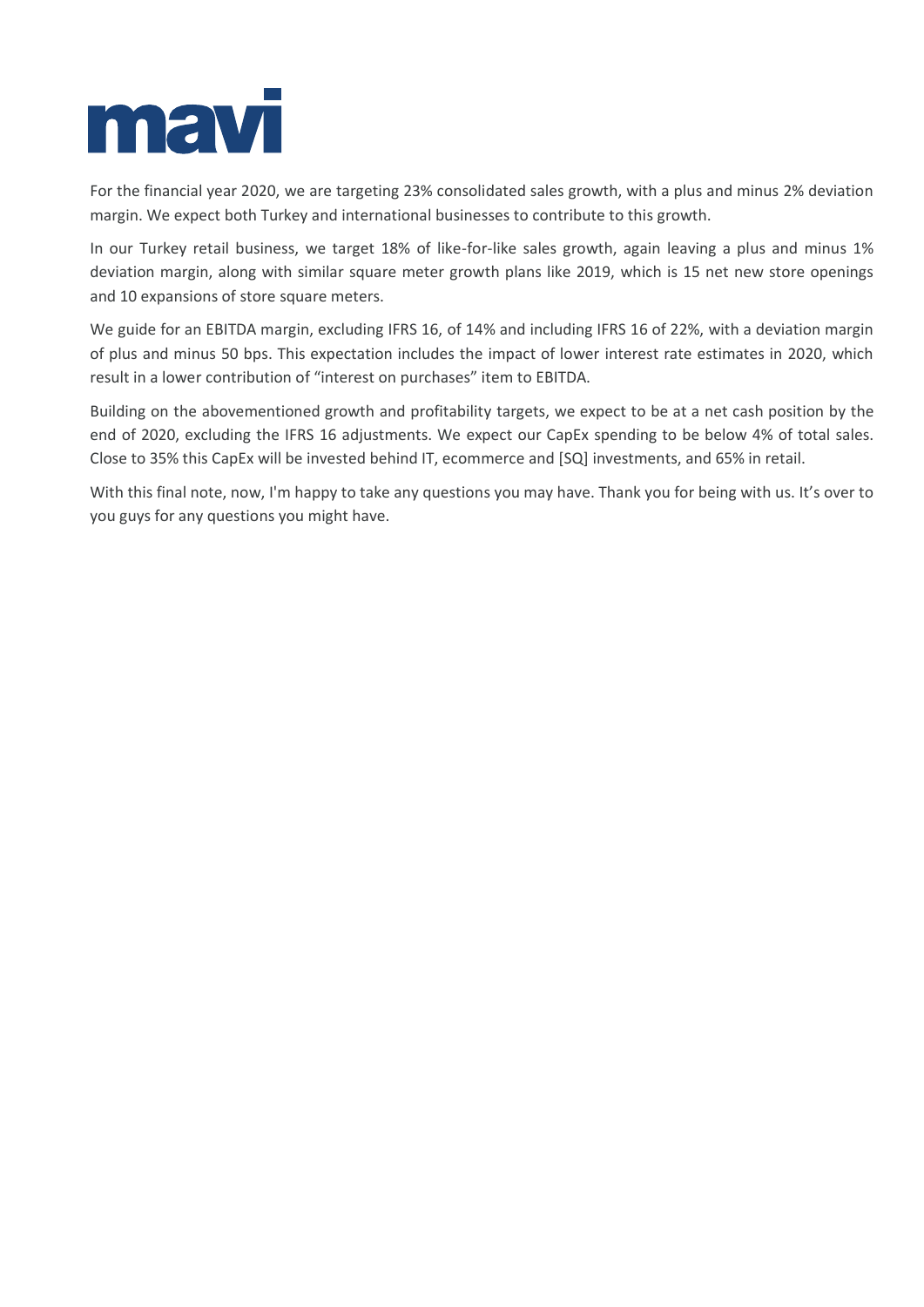

# **Question and Answer Session**

**Operator** *[Operator instructions]* Our first question comes from Kayahan Demirak from İş Investment. Please go ahead.

#### **Kayahan Demirak**

I just have one question about, maybe two, about your guidance. Did you take into consideration the outbreak of coronavirus in Turkey? It may have some negative impact on travelling in the next couple of months, or maybe Government might introduce such measures similar to Europe. And if you see a sudden unexpected decline in sales, how much of your orders you can cancel. Thank you very much.

### **Cüneyt Yavuz**

I'll try to give you a macro picture of what we are doing right now. Currently, we have a major externality as you just mentioned in terms of a crisis. For the time being, what we are doing is we are managing our company in a prudent way in terms of both inventory and cash. And in terms of unexpected close down or slowdown in business, we are constantly working with my finance team to do certain stress tests in terms of our sustainability and business continuity. But for the time being, it's just too early to say anything new, because as of today, year-to-date, our performance in terms of sales and performance, both domestic Turkey and also in Germany, Russia, U.S., Canada, we are heading in sync with our targets. Having said that, we are on full alert in terms of what might be there.

In terms of inventory and cash management, what we can cancel in terms of orders, I'm happy to report that we are agile. As you can see from our balance sheet, we did close the year in a very healthy net inventory situation and, therefore, also on a run rate, in terms of products coming in, be it lifestyle or denim categories, we are on a constant lookout in making sure that the flow of inventories into the stores is maintained. It is at this point in time not within my scope and I'm not in a position to comment on how much I can cancel or hold back right now. It's too early to mention.

But relatively speaking, I feel very confident with our management team. As a company which might be perceived by the investment committee as retail being a risk-related sector, we are very comfortable, in the sense that we can handle quite a bit of downturn in the coming months. But it is quite a bit of unknown for the time being.

Thank you.